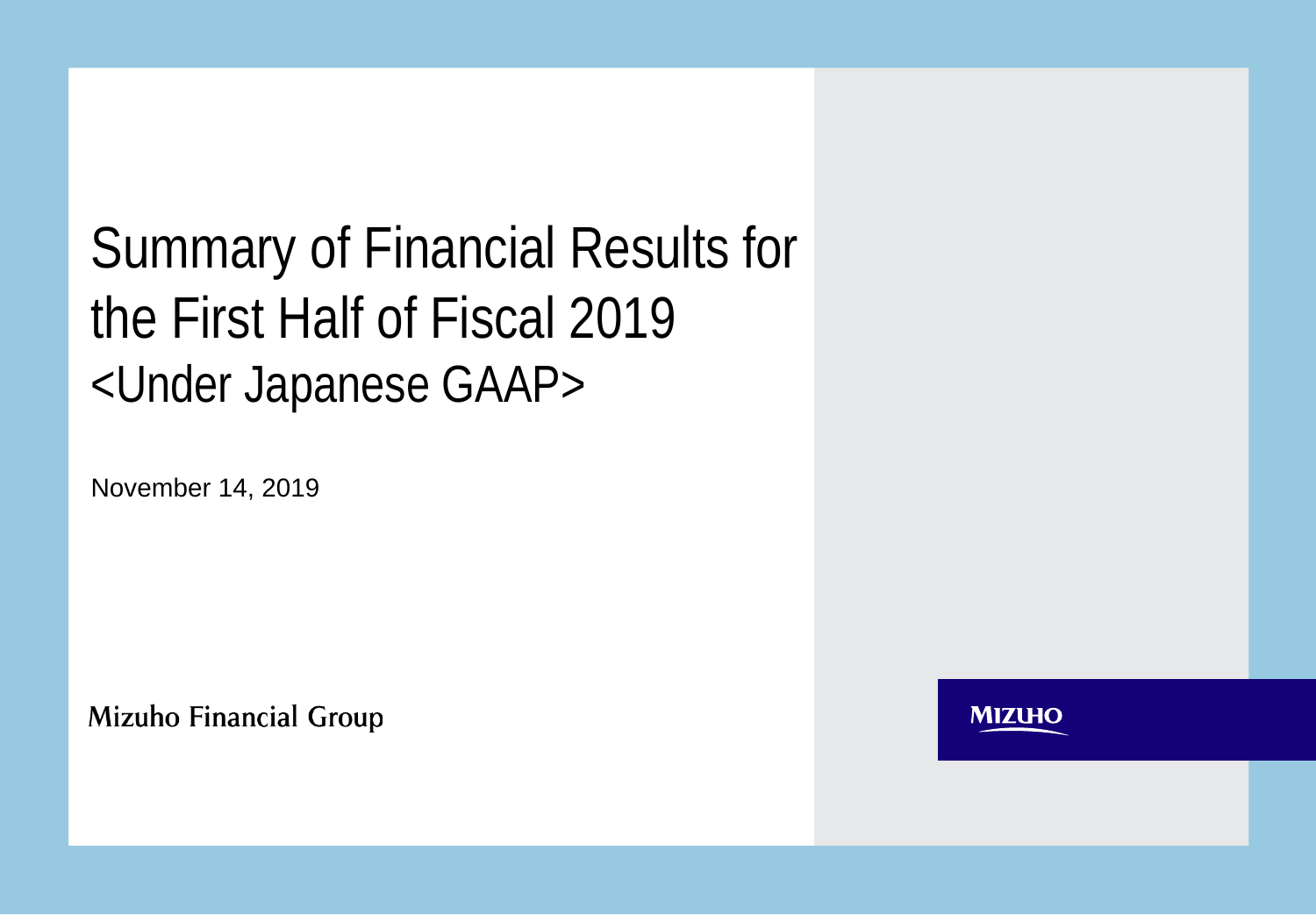### **Contents**

|                                                       | <b>Summary of Financial Results</b>                  |                                                                                                                                                                                                                                                                                                                                                       |     |  |  |  |
|-------------------------------------------------------|------------------------------------------------------|-------------------------------------------------------------------------------------------------------------------------------------------------------------------------------------------------------------------------------------------------------------------------------------------------------------------------------------------------------|-----|--|--|--|
|                                                       | <b>Financial Results by In-house Company</b>         |                                                                                                                                                                                                                                                                                                                                                       |     |  |  |  |
|                                                       |                                                      | <b>Overview of Balance Sheet</b>                                                                                                                                                                                                                                                                                                                      | P.5 |  |  |  |
|                                                       | Loans                                                |                                                                                                                                                                                                                                                                                                                                                       | P.6 |  |  |  |
|                                                       |                                                      | Non-interest Income                                                                                                                                                                                                                                                                                                                                   | P.7 |  |  |  |
|                                                       | <b>Credit Portfolio</b>                              |                                                                                                                                                                                                                                                                                                                                                       |     |  |  |  |
|                                                       | <b>Securities Portfolio</b>                          |                                                                                                                                                                                                                                                                                                                                                       |     |  |  |  |
|                                                       | <b>BIS Capital Ratio</b>                             |                                                                                                                                                                                                                                                                                                                                                       |     |  |  |  |
|                                                       | <b>Revised Plan for FY2019</b>                       |                                                                                                                                                                                                                                                                                                                                                       |     |  |  |  |
|                                                       | Reference: Progress against the 5-Year Business Plan |                                                                                                                                                                                                                                                                                                                                                       |     |  |  |  |
| Reference: Progress against Structural Reform<br>P.13 |                                                      |                                                                                                                                                                                                                                                                                                                                                       |     |  |  |  |
| <b>Definitions</b>                                    |                                                      | FG: Mizuho Financial Group, Inc. BK: Mizuho Bank, Ltd. TB: Mizuho Trust & Banking Co., Ltd. SC: Mizuho Securities Co., Ltd.<br>AM One: Asset Management One Co., Ltd.<br>RBC: Retail & Business Banking Company, CIC: Corporate & Institutional Company, GCC: Global Corporate Company,<br>GMC: Global Markets Company, AMC: Asset Management Company |     |  |  |  |
|                                                       |                                                      | 2 Banks: Aggregate figures for BK and TB on a non-consolidated basis                                                                                                                                                                                                                                                                                  |     |  |  |  |

**Group aggregate**: Aggregate figures for BK, TB, SC and other core group companies on a non-consolidated basis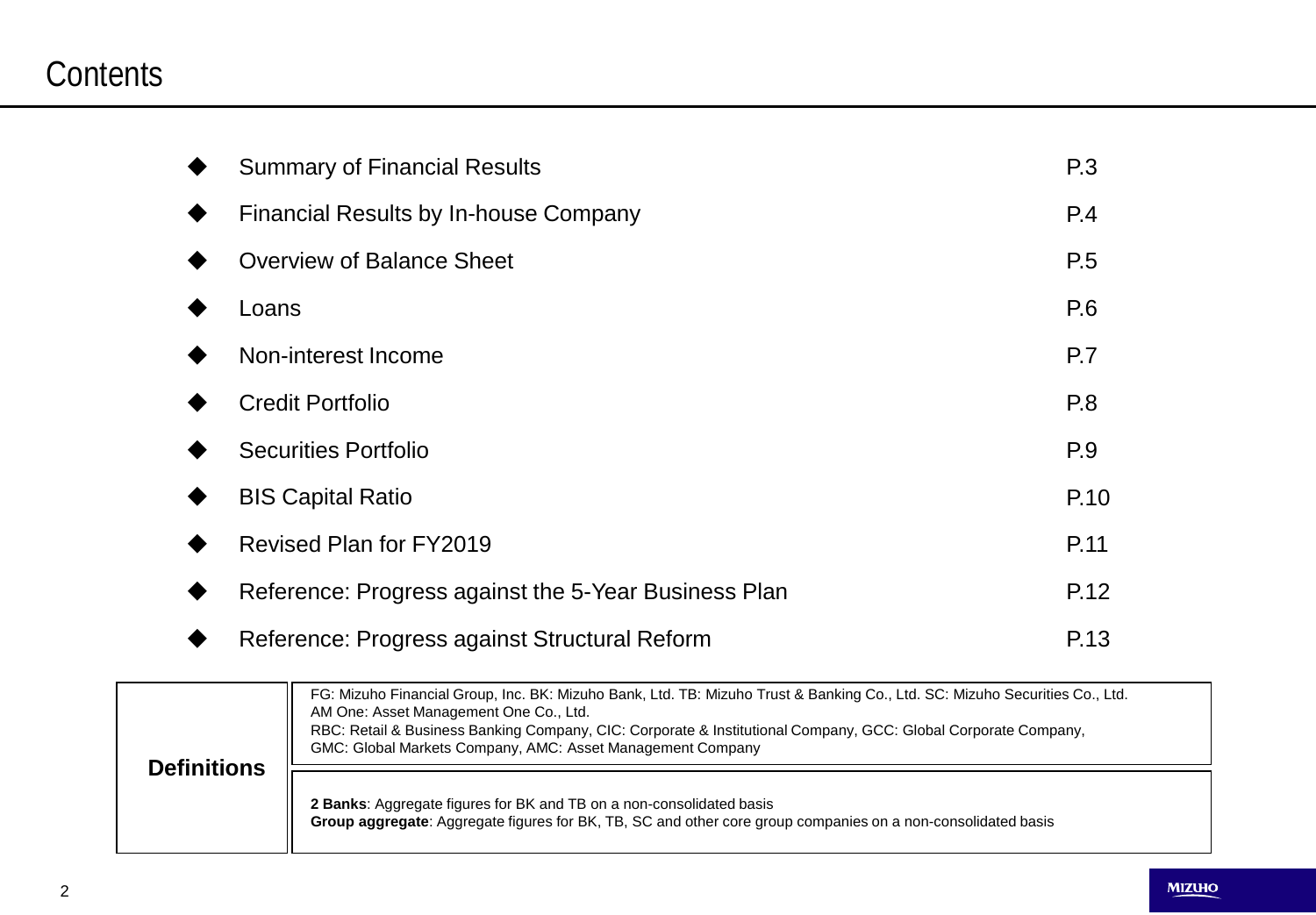### Summary of Financial Results

| (JPYB)                                                                                                         | <b>FY19 H1</b> | YoY         |
|----------------------------------------------------------------------------------------------------------------|----------------|-------------|
| Consolidated Gross Profits +<br>Net Gains (Losses) related to ETFs and others <sup>1</sup>                     | 1,022.7        | $-28.7$     |
| G&A Expenses (excluding Non-Recurring Losses and others)                                                       | $-688.4$       | $+34.2$     |
| Consolidated Net Business Profits <sup>3</sup> +<br>Net Gains (Losses) related to ETFs and others <sup>1</sup> | 340.8          | $+9.9$      |
| Customer Groups <sup>4</sup>                                                                                   | 217.9          | $+13.6^{6}$ |
| Markets <sup>5</sup>                                                                                           | 126.9          | $-4.1^{6}$  |
| (Consolidated Net Business Profits) <sup>3</sup>                                                               | (348.8)        | $(+57.7)$   |
| <b>Credit-related Costs</b>                                                                                    | $-11.2$        | $-41.0$     |
| Net Gains (Losses) related to Stocks -<br>Net Gains (Losses) related to ETFs and others <sup>1</sup>           | 55.3           | -54.6       |
| <b>Ordinary Profits</b>                                                                                        | 396.4          | $-70.4$     |
| Net Extraordinary Gains (Losses)                                                                               | $-5.0$         | $-11.7$     |
| Net Income Attributable to FG <sup>7</sup>                                                                     | 287.6          | -71.6       |

1. Aggregate of Net Gains (Losses) related to ETFs (2 Banks) and Net Gains on Operating Investment Securities (SC Consolidated) was -JPY 7.9B (-JPY 47.8B YoY).

2. G&A Expenses (excluding Non-Recurring Losses) - Amortization of Goodwill and others.

3. Consolidated Gross Profits - G&A Expenses (excluding Non-Recurring Losses) + Equity in Income from Investments in Affiliates and certain other consolidation adjustments.

- Consolidated Net Business Profits + Net Gains (Losses) related to ETFs and others increased YoY, 56% progress against the target of JPY 600 billion for fiscal 2019, led by Customer Groups.
- Net Income Attributable to FG represented 61% progress against the target of JPY 470 billion for fiscal 2019, a decrease YoY mainly due to a lack of major factors recorded in the same period of last fiscal year outside of Consolidated Net Business Profits

| Net Income of core group companies |       |         |  |  |  |
|------------------------------------|-------|---------|--|--|--|
| <b>FY19 H1</b><br>YoY              |       |         |  |  |  |
| BK (Consolidated) <sup>8</sup>     | 261.8 | $-45.4$ |  |  |  |
| TB (Consolidated)                  | 18.0  | $-8.0$  |  |  |  |
| SC (Consolidated)                  | 10.3  | $-11.1$ |  |  |  |
| 71<br>AM One                       |       |         |  |  |  |

4. Customer Groups: Aggregate of RBC, CIC, GCC and AMC.

5. Markets: GMC.

6. New management accounting rules were applied in FY19. Figures for YoY were recalculated based on the new rules.

7. Profit attributable to Owners of Parent.

8. Including Net Income of Mizuho Securities USA of JPY 10.6B (+JPY 5.5B YoY).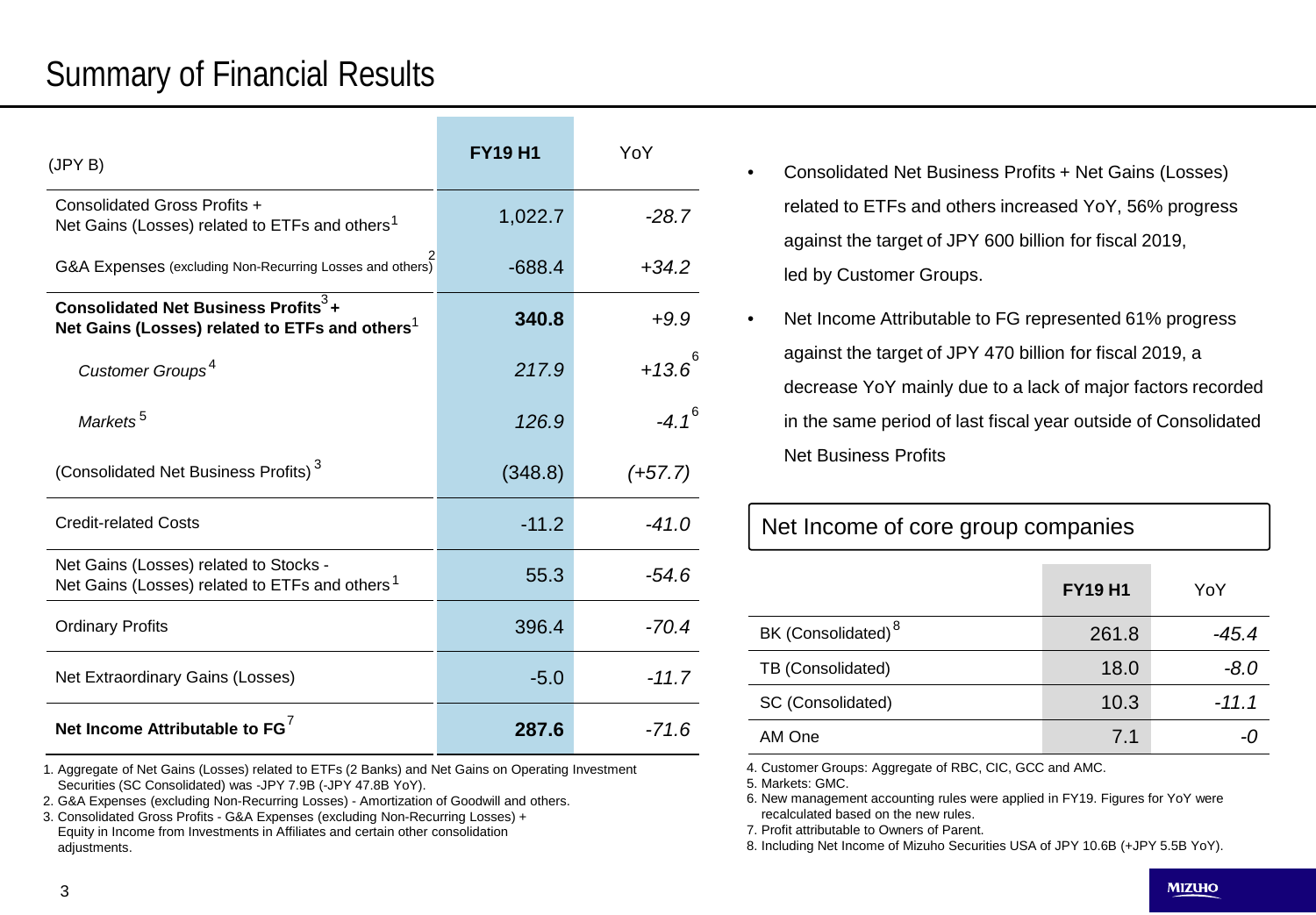Group aggregate, management accounting

| (JPY B)                         | <b>Gross Profits</b> |                    |                | 1, 2<br>Net Business Profits<br>Net Income |                |                  |
|---------------------------------|----------------------|--------------------|----------------|--------------------------------------------|----------------|------------------|
|                                 | <b>FY19 H1</b>       | $YoY$ <sup>3</sup> | <b>FY19 H1</b> | YoY <sup>3</sup>                           | <b>FY19 H1</b> | YoY <sup>3</sup> |
| Retail & Business Banking (RBC) | 322.3                | $-22.7$            | 0.8            | 1.6                                        | $-4.1$         | $-17.6$          |
| Corporate & Institutional (CIC) | 221.9                | $-1.1$             | 118.5          | $-1.6$                                     | 118.6          | $-64.7$          |
| Global Corporate (GCC)          | 208.0                | 17.7               | 93.1           | 15.8                                       | 78.5           | 30.6             |
| Global Markets (GMC)            | 231.5                | $-6.3$             | 126.9          | $-4.1$                                     | 88.4           | $-2.3$           |
| Asset Management (AMC)          | 23.2                 | $-1.8$             | 5.5            | $-2.2$                                     | 2.6            | $-0.7$           |
| In-house Company Total          | 1,006.9              | $-14.2$            | 344.7          | 9.5                                        | 284.0          | $-54.8$          |
|                                 |                      |                    |                |                                            |                |                  |
| <b>FG Consolidated</b>          | 1,022.7              | $-28.7$            | 340.8          | 9.9                                        | 287.6          | $-71.6$          |

1. Net Gains (Losses) related to ETFs are included in Global Markets Company, and Net Gains (Losses) related to ETFs and others are included in FG Consolidated.

2. Gross Profits - G&A Expenses (excluding Non-Recurring Losses) + Equity in Income from Investments in Affiliates - Amortization of Goodwill and other items.

3. New management accounting rules were applied in FY19. Figures for YoY are recalculated based on the new rules.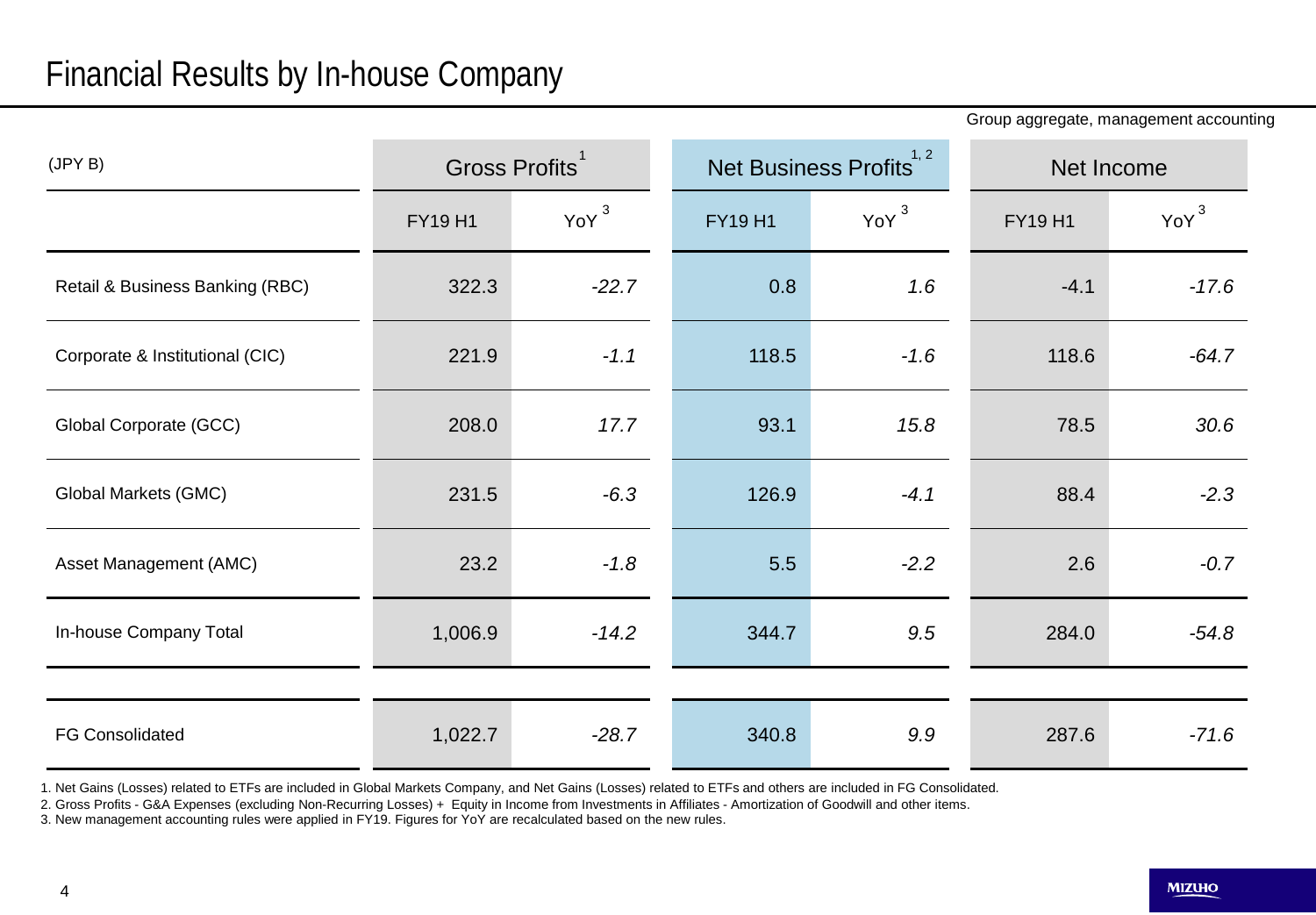## Overview of Balance Sheet



<sup>1.</sup> Excluding loans to FG. Banking account.

3. Calculated by deducting "Housing and Consumer Loans" from "Loans to SMEs and Individual Customers".

<sup>2.</sup> Housing and Consumer Loans.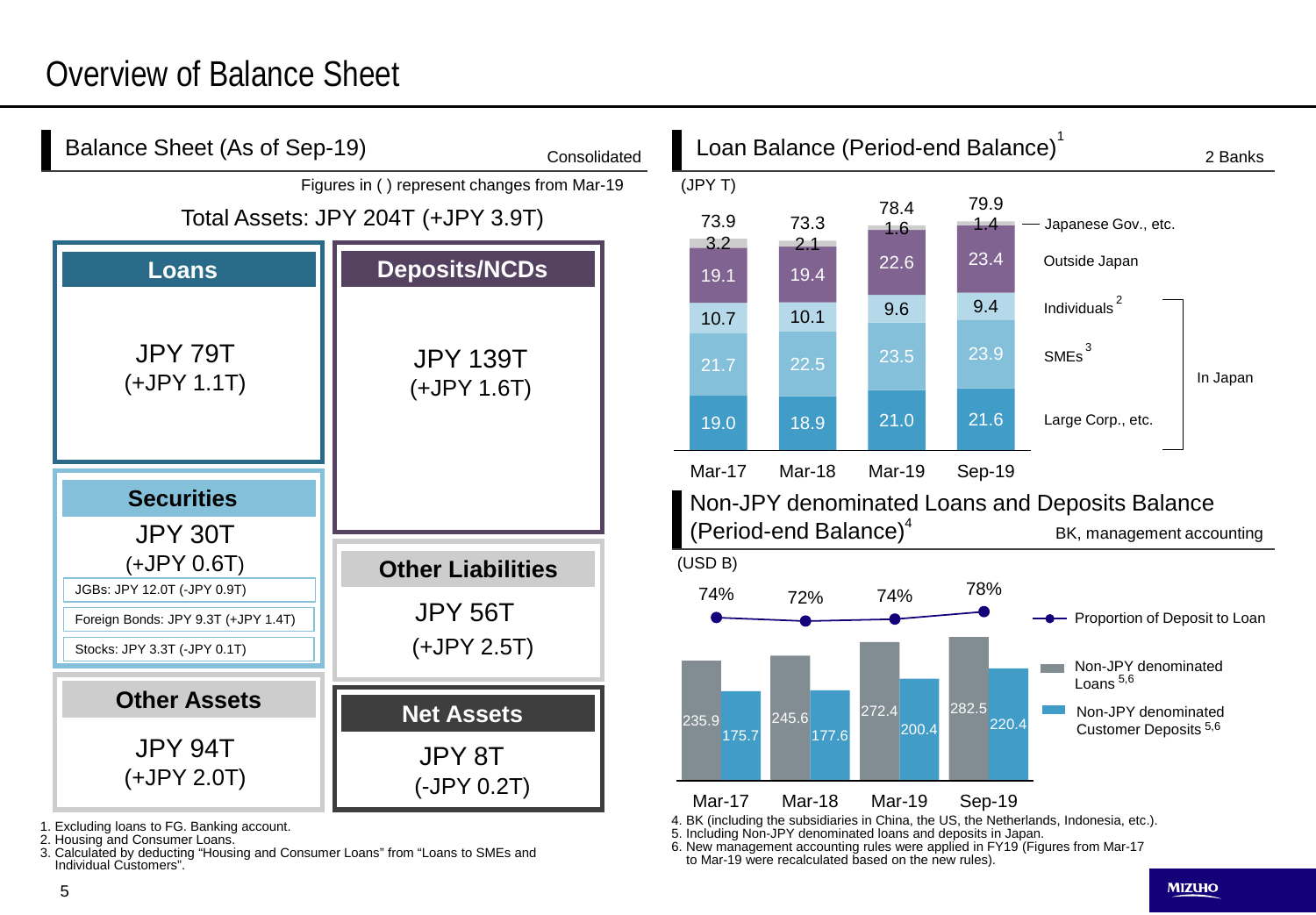### Loans



2. Excluding loans to financial institutions (including FG) and the Japanese Government, etc., Domestic Operations.

3. BK (including the subsidiaries in China, the US, the Netherlands, Indonesia, Malaysia, Russia, Brazil and Mexico).

4. New management accounting rules were applied in FY19 (Figures from FY16 H1 to FY18 H2 were recalculated based on the new rules).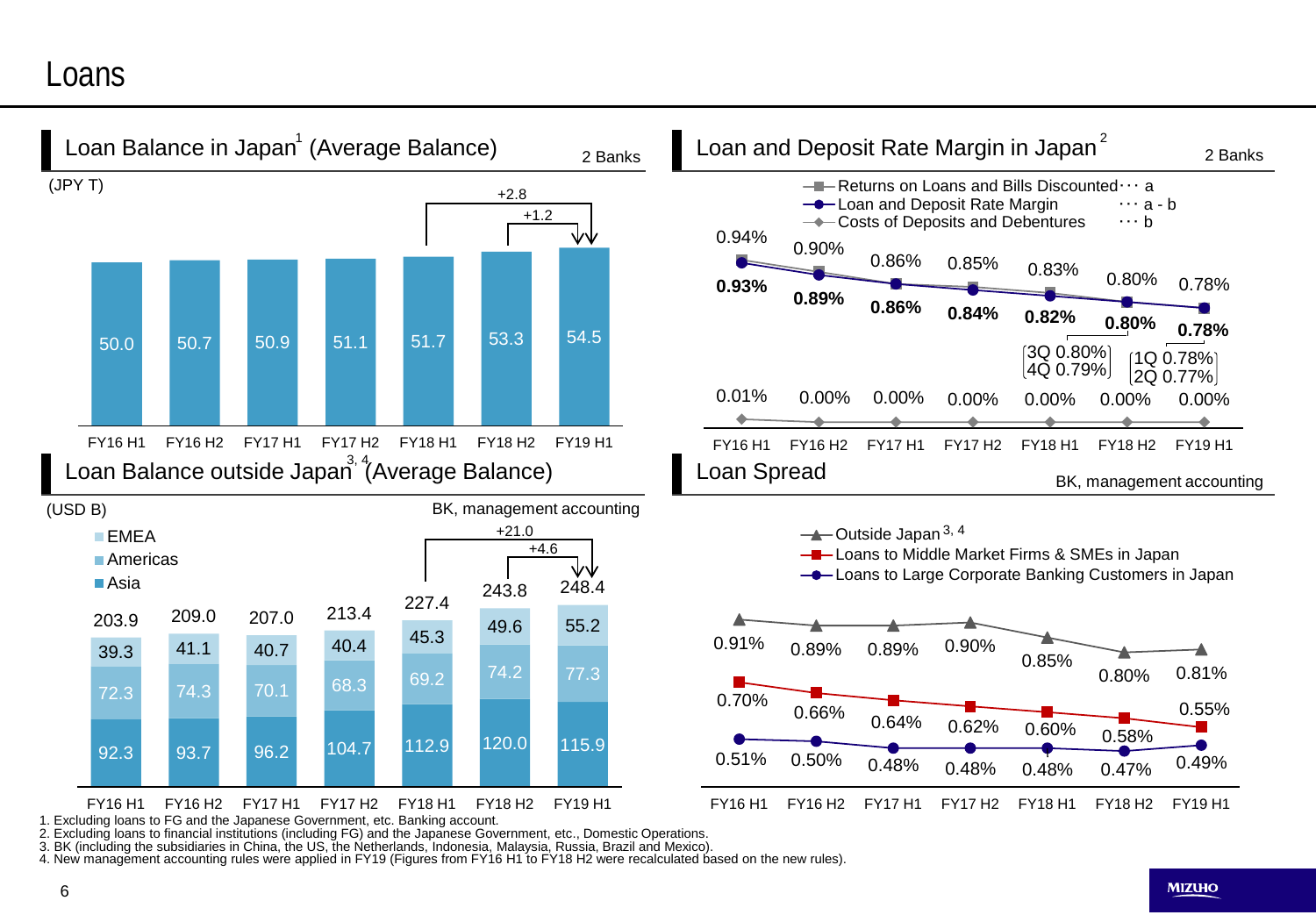### Non-interest Income



1. New management accounting rules were applied in FY19. The original figures before the recalculation were FY17 H1: JPY 431B and FY18 H1: JPY 475B.<br>2. Excluding the effect of the unconsolidation of Trust & Custody Service

3. SC: Retail and Business Banking Division. Past figures of Outstanding Balance of Assets in Custody were recalculated based on the new definitions from Mar-19.

4. Total of Individual Annuities, Investment Trusts (excl. MMF) and non-JPY deposits.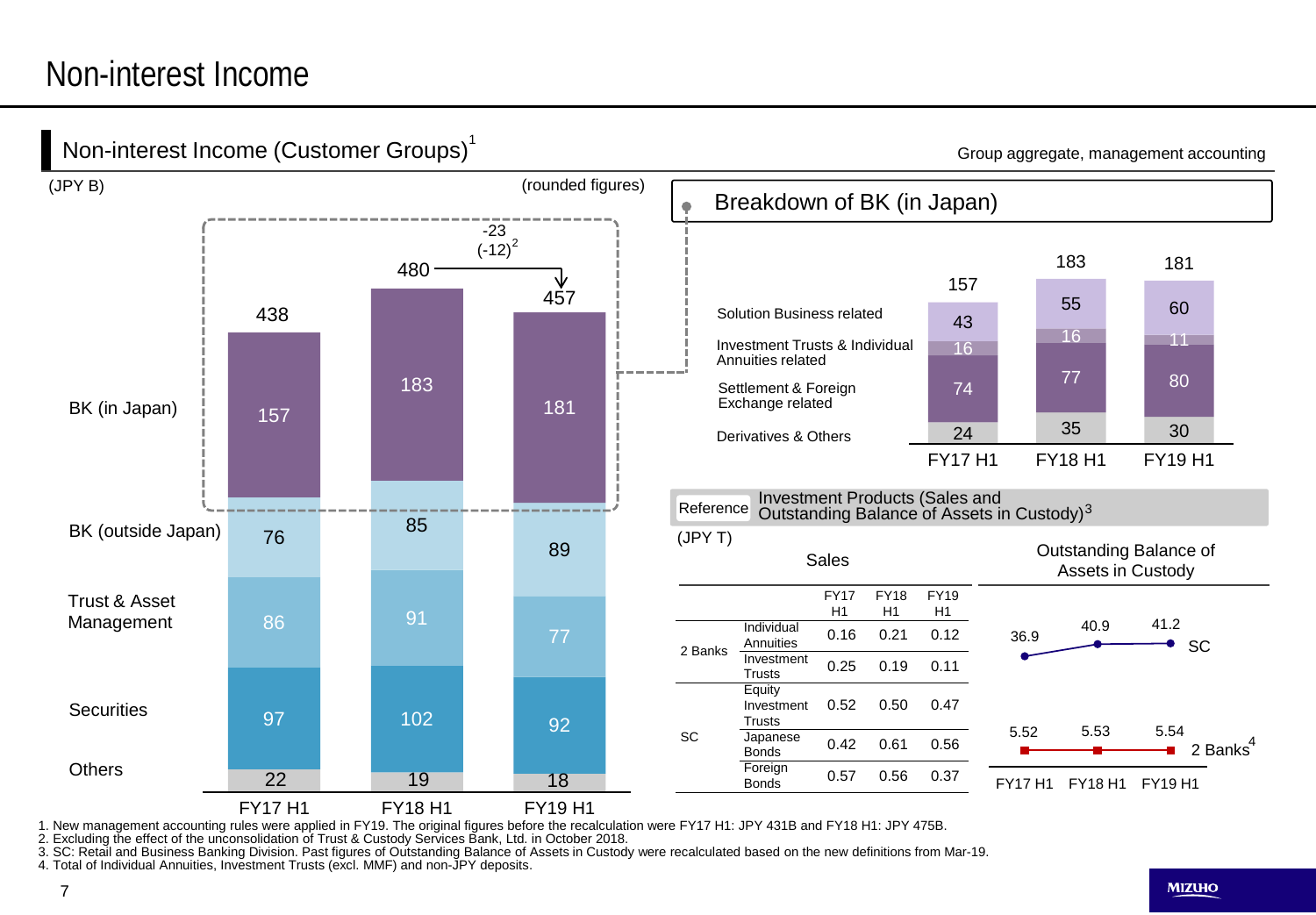# Credit Portfolio

| <b>Credit-related Costs</b>                                                                                   |                  |                    | Consolidated       | Non Performing Loans based on FRA <sup>2</sup>                                                                                 |        |        |        | Consolidated |
|---------------------------------------------------------------------------------------------------------------|------------------|--------------------|--------------------|--------------------------------------------------------------------------------------------------------------------------------|--------|--------|--------|--------------|
| (JPY B)<br>< > Credit-related Costs Ratio:<br>Ratio of Credit-related Costs against Total Claims <sup>1</sup> |                  |                    |                    | (JPYT)<br>Claims against<br>Bankrupt<br>and Substantially<br><b>Bankrupt Obligors</b><br>Claims with<br><b>Collection Risk</b> | 0.92   | 0.62   | 0.61   | 0.66         |
| $-47.5$<br><-5bps>                                                                                            | 156.3<br><17bps> | $-19.5$<br><-2bps> | $-11.2$<br><-1bps> | --NPL Ratio<br>Claims for<br><b>Special Attention</b>                                                                          | 1.06%  | 0.70%  | 0.70%  | 0.74%        |
| <b>FY16</b>                                                                                                   | <b>FY17</b>      | <b>FY18</b>        | <b>FY19 H1</b>     |                                                                                                                                | Mar-17 | Mar-18 | Mar-19 | Sep-19       |

1. Based on the Financial Reconstruction Act (Including Trust Account). 2. Financial Reconstruction Act.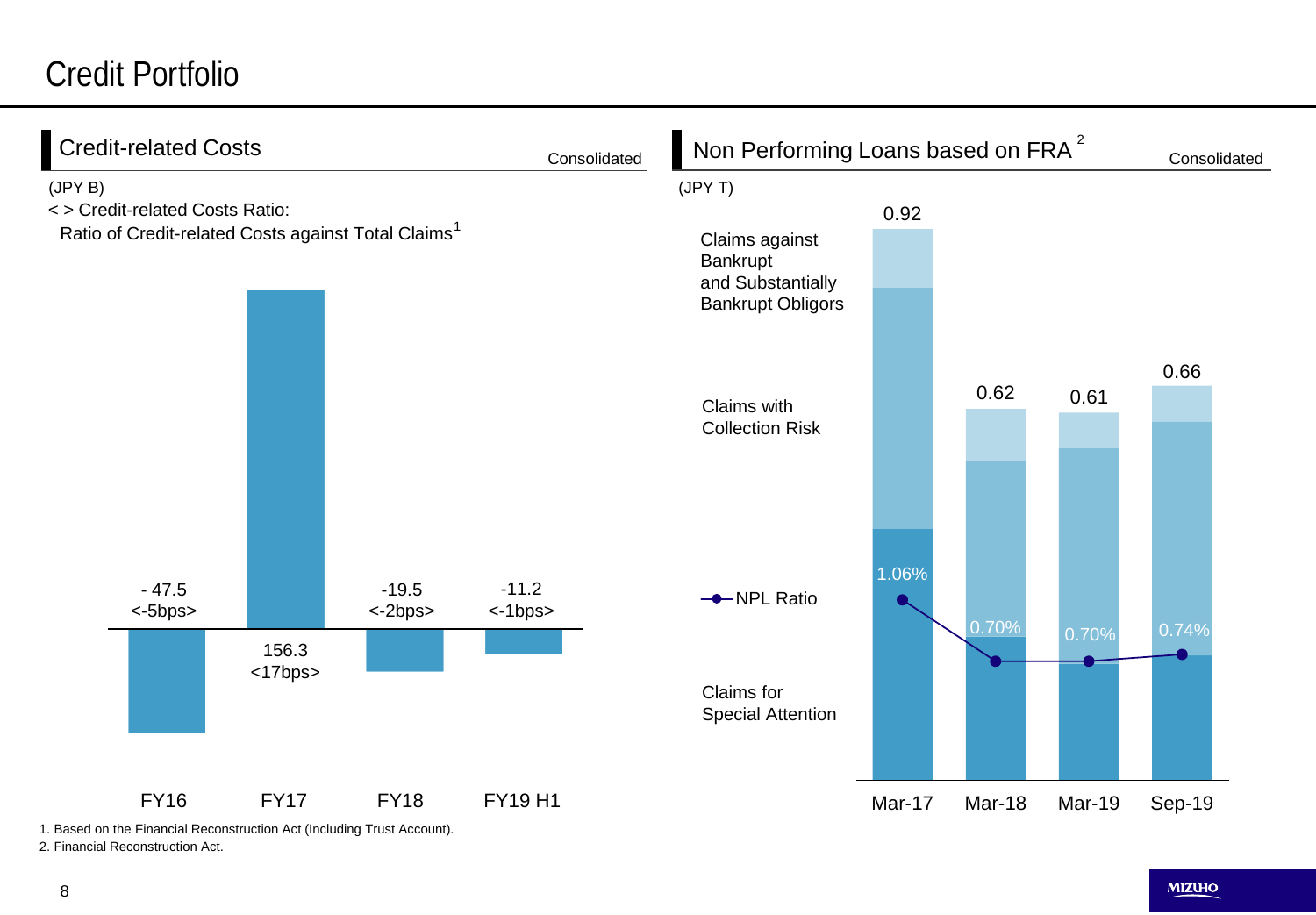# Securities Portfolio



1. Changes in value to be recorded directly to Net Assets after tax and other necessary adjustments. 2. Other Securities which have readily determinable fair values. 3. Acquisition cost basis. 4. Including bonds with remaining period of one year or less. 5. Excluding floating-rate notes.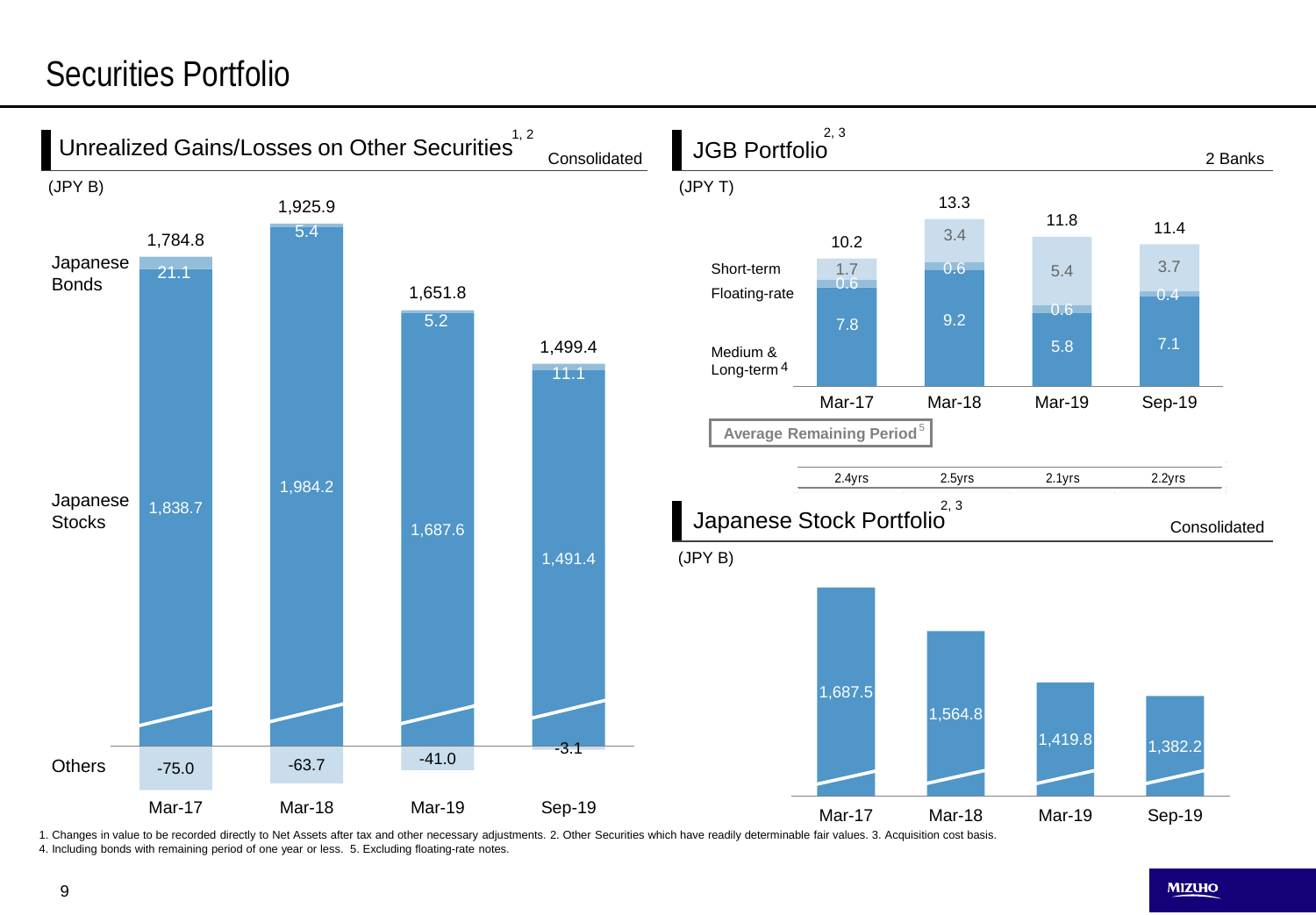# BIS Capital Ratio

| (Consolidated, JPY B)               | <b>Mar-19</b> | Sep-19    |
|-------------------------------------|---------------|-----------|
| Common Equity Tier 1 (CET1) Capital | 7,390.0       | 7,383.2   |
| <b>Additional Tier 1 Capital</b>    | 1,842.1       | 1,778.4   |
| <b>Tier 2 Capital</b>               | 1,685.3       | 1,703.0   |
| <b>Total Capital</b>                | 10,917.5      | 10,864.8  |
| <b>Risk Weighted Assets</b>         | 57,899.5      | 60,599.1  |
| <b>Total Exposure</b>               | 208,557.4     | 210,901.4 |
|                                     |               |           |

#### BIS Capital Ratio

| <b>CET1 Capital Ratio</b>                                                                    | 12.76%    | 12.18%    |
|----------------------------------------------------------------------------------------------|-----------|-----------|
| CET1 Capital Ratio (excl. Net Unrealized Gains<br>(Losses) on Other Securities) <sup>1</sup> | $10.84\%$ | $10.93\%$ |
| <b>Tier 1 Capital Ratio</b>                                                                  | 15.94%    | 15.11%    |
| <b>Total Capital Ratio</b>                                                                   | 18.85%    | 17.92%    |

#### Other Regulatory Capital Requirements

| Leverage Ratio                                   | 4.42%  | 4.34%  |
|--------------------------------------------------|--------|--------|
| External TLAC Ratio (Risk Weighted Assets basis) | 22.18% | 22.11% |
| External TLAC Ratio (Total Exposure basis)       | 7.14%  | 7.37%  |

### BIS Capital Ratio

• Secured adequate level against the Basel requirements, even though the ratio decreased mainly due to an increase in risk-weighted assets related to hedging of unrealized gains on cross-shareholdings.

### Other Regulatory Capital Requirements

• Both Leverage Ratio and each TLAC Ratio secured adequate level against the Basel requirements.

### Reference: Basel III finalization fully-effective basis

|                                                                                                    | Mar-19 Sep-19 |      |
|----------------------------------------------------------------------------------------------------|---------------|------|
| CET1 Capital Ratio <sup>1, 2</sup><br>(excl. Net Unrealized Gains (Losses)<br>on Other Securities) | 8.2%          | 8.6% |

1. Net Unrealized Gains (Losses) on Other Securities are excluded from the numerator and RWA associated with Net Unrealized Gains (Losses) on Other Securities (stocks) are excluded from the denominator. Includes the effect of partially fixing unrealized gains on stocks through hedging transactions.

2. The capital floors are calculated after deducting the associated reserves from RWA using the standard approach.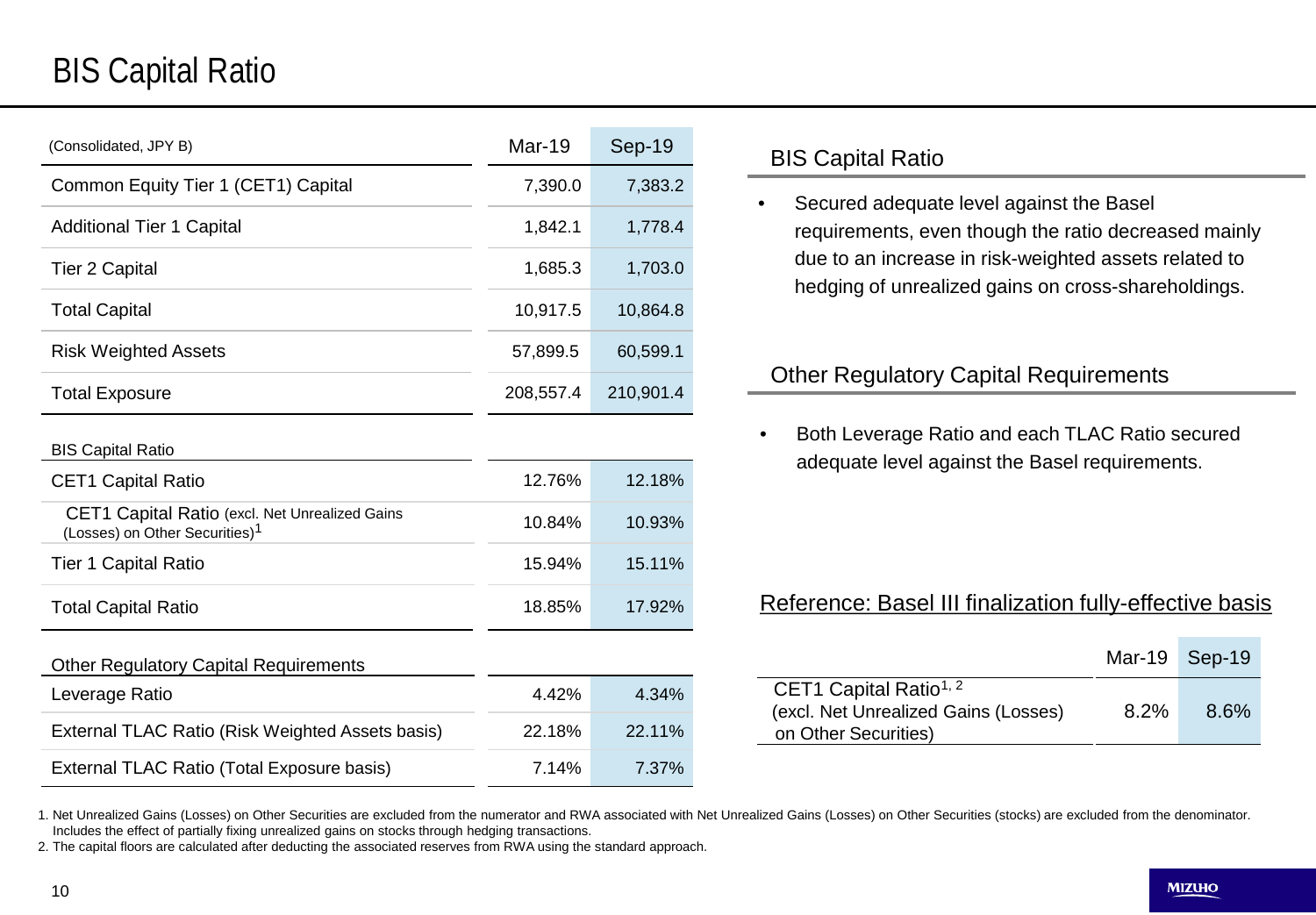### Revised Earnings Plan and Cash Dividends

| Consolidated                                                                                         | FY2018  |                   | <b>FY2019</b>                   |                        |
|------------------------------------------------------------------------------------------------------|---------|-------------------|---------------------------------|------------------------|
| (JPYB)                                                                                               | Results | <b>H1 Results</b> | <b>Revised</b><br><b>Target</b> | Vs. Original<br>Target |
| Consolidated Net Business Profits +<br>Net Gains (Losses) related to ETFs and others <sup>2</sup>    | 408.3   | 340.8             | 620.0                           | $+20.0$                |
| <b>Credit-related Costs</b>                                                                          | $-19.5$ | $-11.2$           | $-60.0$                         | Ω                      |
| Net Gains (Losses) related to Stocks -<br>Net Gains (Losses) related to ETFs and others <sup>2</sup> | 259.8   | 55.3              | 140.0                           | $-20.0$                |
| <b>Ordinary Profits</b>                                                                              | 614.1   | 396.4             | 700.0                           | 0                      |
| Net Income Attributable to FG                                                                        | 96.5    | 287.6             | 470.0                           | Ω                      |

- Net Income Attributable to  $FG<sup>3</sup>$ for FY2019 is estimated to be JPY 470B (same as original plan)
- Interim cash dividend payment is to be made as planned
- Estimated annual cash dividend payments remain unchanged

| 2 Banks                                                                      |       | FY2018         |                   | <b>FY2019</b>                   |                        |
|------------------------------------------------------------------------------|-------|----------------|-------------------|---------------------------------|------------------------|
| (JPY B)                                                                      |       | <b>Results</b> | <b>H1 Results</b> | <b>Revised</b><br><b>Target</b> | Vs. Original<br>Target |
| Net Business Profits +<br>Net Gains (Losses) related to ETFs                 | 255.0 | 272.9          | 475.0             | $+10.0$                         |                        |
| <b>Credit-related Costs</b>                                                  |       | $-22.7$        | $-15.0$           | $-55.0$                         | 0                      |
| Net Gains (Losses) related to Stocks -<br>Net Gains (Losses) related to ETFs | 168.8 | 54.4           | 140.0             | $-15.0$                         |                        |
| <b>Ordinary Profits</b>                                                      |       | 339.9          | 317.1             | 560.0                           | $-5.0$                 |
| Net Income                                                                   |       | -105.3         | 234.6             | 385.0                           | -5.0                   |

|  |  | Cash Dividends per Share of Common Stock |
|--|--|------------------------------------------|
|--|--|------------------------------------------|

|                                             | <b>FY2019</b>   |           |
|---------------------------------------------|-----------------|-----------|
|                                             |                 | YoY       |
| Interim Cash Dividend                       | <b>JPY 3.75</b> | unchanged |
| Fiscal Year-end Cash<br>Dividend (Estimate) | <b>JPY 3.75</b> | unchanged |
| Annual Cash Dividends<br>(Estimate)         | <b>JPY 7.50</b> | unchanged |

1. Consolidated Gross Profits - G&A Expenses (excluding Non-Recurring Losses) + Equity in Income from Investments in Affiliates and certain other consolidation adjustments.

2. Net Gains (Losses) related to ETFs (2 Banks) + Net Gains on Operating Investment Securities (SC Consolidated).

3. Profit Attributable to Owners of Parent.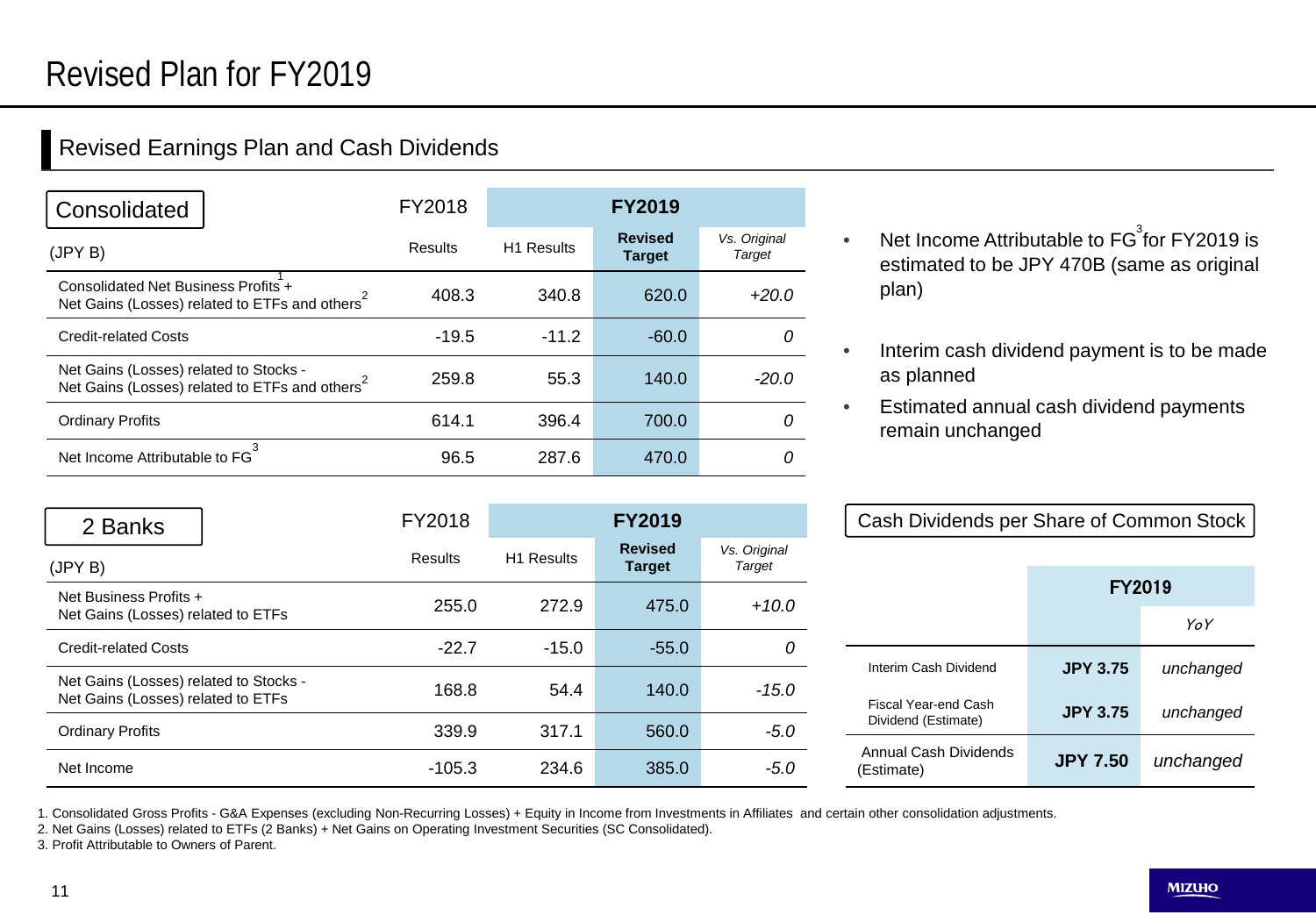## Reference: Progress against the 5-Year Business Plan

Financial Targets



[Assumed financial indicators for FY23 targets] 10-year JGB interest rate: 0.15%, Nikkei Stock Average: 22,100 yen, JPY/USD: 101 yen

1. Excluding Net Unrealized Gains (Losses) on Other Securities. 2. Consolidated Net Business Profits + Net Gains (Losses) related to ETFs (2 Banks) + Net Gain on Operating Investment Securities (SC Consolidated). 3. Basel lll finalization fully-effective basis, excluding Net Unrealized Gains (Losses) on Other Securities. 4. Acquisition cost basis.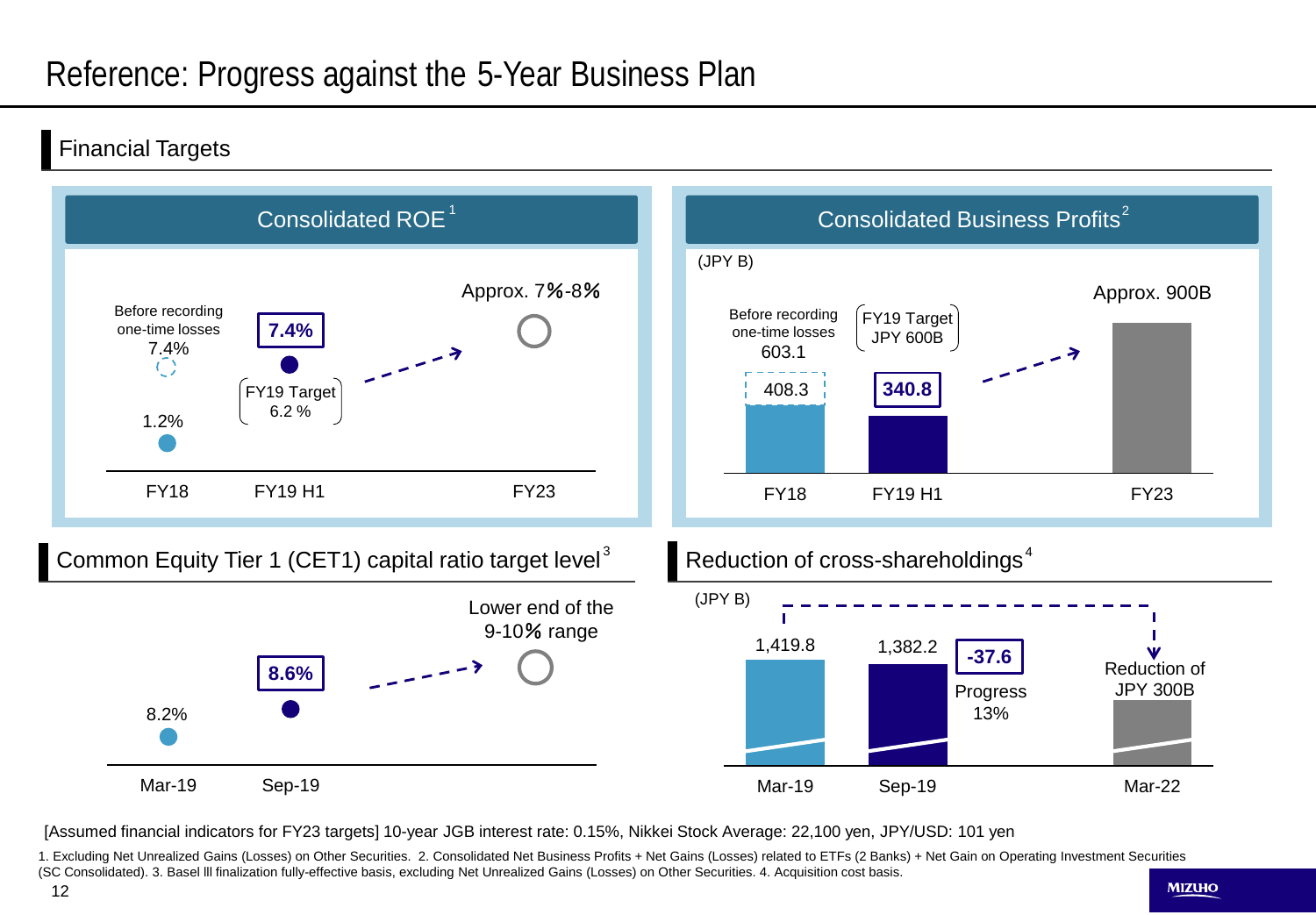### Reference: Progress against Structural Reform



1. Group Aggregate. New management accounting rules were applied in FY19. The original figures before the recalculation was JPY 1.45T.

2. Compared to the estimate for FY17 as of November 2017 when Fundamental Structural Reform was announced. 3. Excluding effects of foreign exchange.